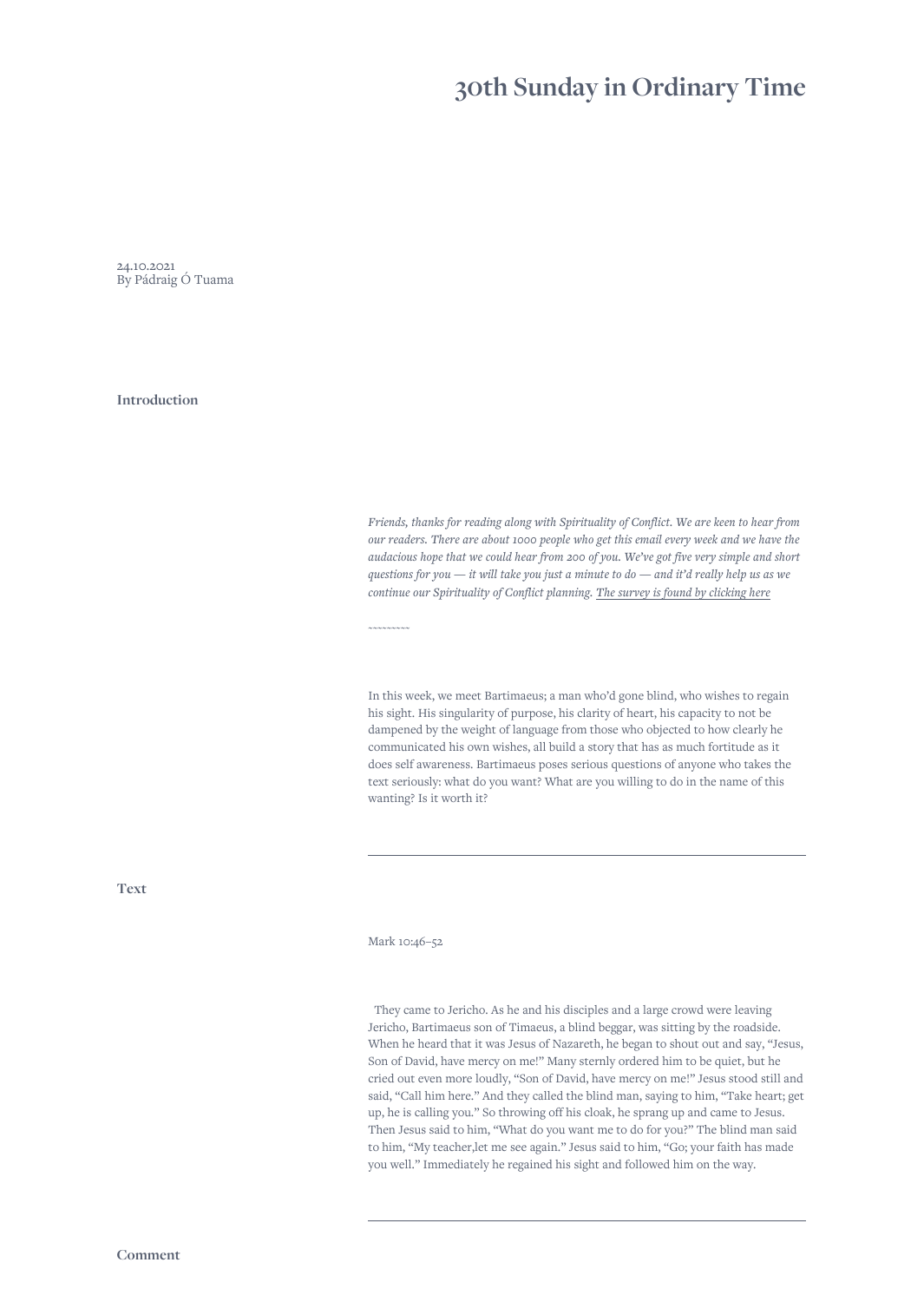The lectionary year is culminating for us, and in this year B, we are in the drama of Mark's terse gospel. Mark's gospel's Galilee ministry has been characterised by quick responses from the people of the region to the liberating — and politically controversial — message from Jesus of Nazareth. However, he is not just interested in social popularity. He has a message, and takes his followers — those formal followers in the disciples, as well as the large crowds who follow him — on a journey towards a deeper discernment about what will nurture a stance of liberation in the face of power.

And it is this that is more difficult for his followers. For some, it seems, the appeal of Jesus was that he was controversial. However, he keeps on asking them Why, *Why are you interested in this?* he pushes. He asks them to examine their own motivations and interests. The middle section of Mark's gospel is when Jesus puts increasing demand on those who are following him, asking him who they think he is, what they're willing to do, whether they know what they're doing in following him, and how much they're willing to give up.

The characterising of the disciples in this section is one of loyal followers who are bewildered by this man rumoured to the Messiah. They are increasingly presented in the narrative as people who are keen to be with Jesus, but who miss the deeper meaning and purpose of his ministry. In depicting the disciples in this way, the gospel writer offers a critique of those who claim to be closest to the source of power, suggesting that these individuals are most at risk of missing the whole point of it all. And — in light of contemporary scandals and abuses — such an awareness of the proximity of power to misunderstanding is a worthwhile self–examination for anyone in leadership to consider.

Jesus of Nazareth would not have been an easy man to please. He put himself under strenuous demands, and seemed to ask the same for his friends. His mood, as Mark's gospel continues, becomes heavy. And he is consumed with what he can see, but what others seem to find oblique: namely that he is not interested in revolution, but rather in repentance and that those who are in most need of repentance may resort to violence against him rather than engagement with him.

It is in this mood and narrative development that the story of Bartimaeus takes place. Mark often — and not without critique from Disability Theology — uses the event of a blind person gaining (or regaining) sight as a metaphor for the kind of conversion of the heart necessary for any new perspective to take root in the heart. Bartimaeus is depicted as someone utterly in possession of his own narrative of desire. He is shouting out for the attention of Jesus, despite the aggression of those around him who seek to quieten him. They are in conflict about someone so lowly — it seems — who dares to think they could shout out to the important man from Nazareth in such a way. However he is not cowed, and when Jesus' attention is gained, Jesus asks him the most remarkable question: "What do you want?"

Bartimaeus' response is that he wishes to see again, to regain the sight from when he lost it. I wonder if Bartimaeus were to have asked the same question of Jesus what *he* would have wanted… to be free from the pressure of being Messiah? to find a way to let his message land without the threat of violence against his person? for his friends to have the conviction of heart that Bartimaeus seems to have? to remain steady in the face of pressure? We don't know, but the energetic depiction of this vivacious character Bartimaeus — who shouts out, knows what he wants, jumps up, and then follows Jesus following the miracle — stands in sharp contrast to the wavering havering disciples whose conviction seems to be unsteady, and who, by the end, will be consumed by fear.

Bartimaeus is a character in the gospel of Mark whose desire is clear, and in the face of oppression, he knows what he wants. He is praised in the narrative for this conviction of purpose. And Bartimaeus' clarity is one that, perhaps, is worthwhile considering when in any situation of conflict: he knew what he wanted, he was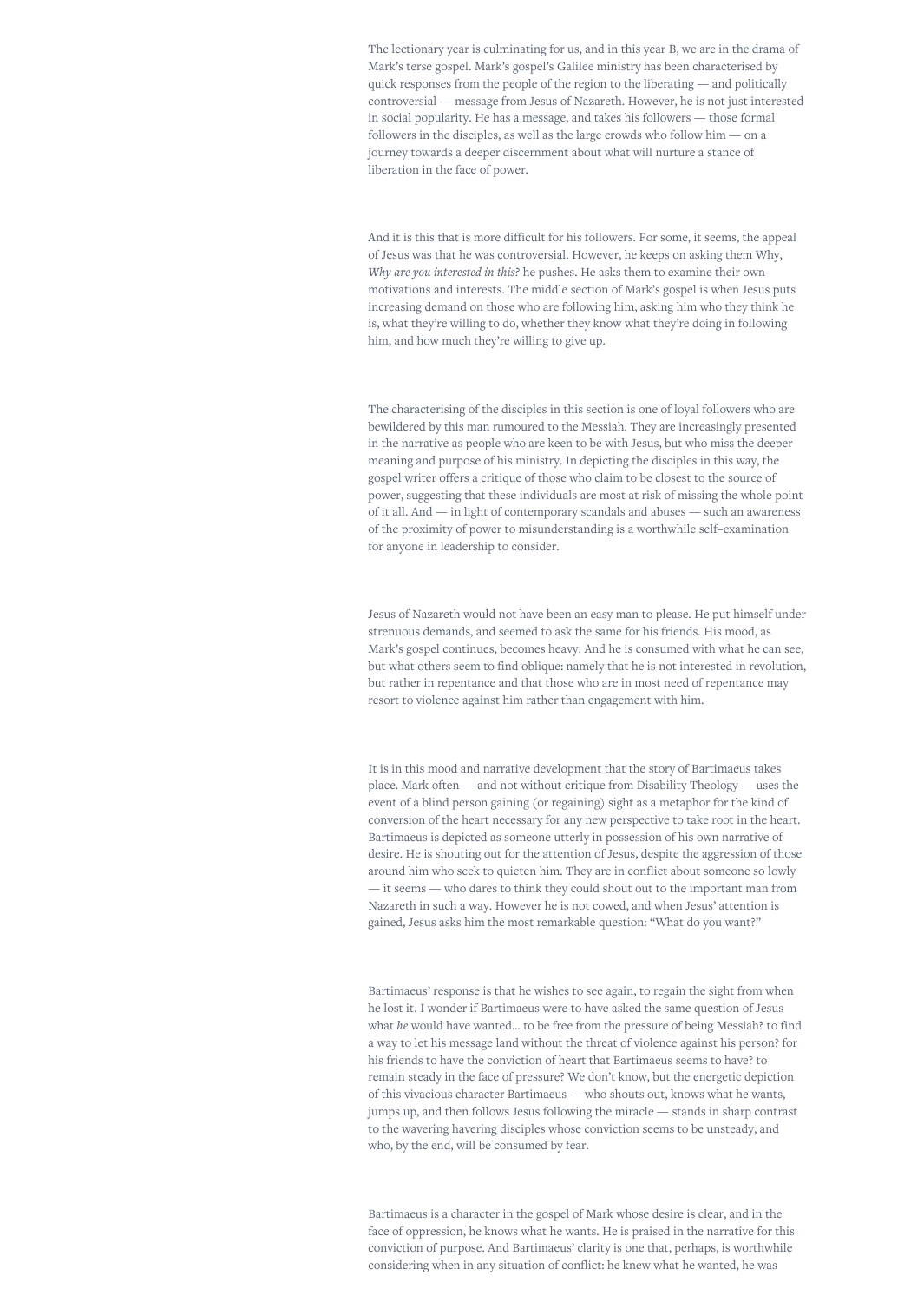unambiguous, and in the face of shaming opposition from his fellows, he shouted all the louder. What would it take to have a relationship with the self that, in the face of complication, has a clear understanding of the desired outcome, and therefore a corresponding willingness to pursue it with a whole and undivided heart?

## **Response**

In situations of conflict, it may be worthwhile considering Jesus' simple but penetrating question:

What do you want?

Perhaps it may be helpful to understand that often desires come in layers. There may be a first layer of "I want this conflict to be over" but on a deeper exploration of *Why?* there may be another layer, and yet another layer.

So Bartimaeus and Jesus are our imaginative companions in any situation of conflict. What do we want? And why? And why? And why? arriving at a simplicity of purpose, some way of following life, in a way that is not distracted by the divided hearts of those around us who'd wish to quieten us.

**Prayer**

Bartimaeus, you knew what you wanted and despite the noise of the people who told you to quieten your desire you made your needs known.

May we find the way to our deepest needs too, attending to the questions that'll lead us along the way, finding the fortitude to distance ourselves from the superegos that seem to demean us.

Because this is the pathway to the heart this is the pathway to courageous living.

Amen.

**Further Reading**

**Survey – five short questions (it'll take two minutes)**

Friends, thanks for reading along with Spirituality of Conflict. We are keen to hear from our readers. There are about 1000 people who get this email every week and we have the audacious hope that we could hear from 200 of you. We've got five very simple and short questions for you — it will take you just a minute to do — and it'd [really help us as we continue our Spirituality of Conflict planning.](https://www.surveymonkey.com/r/RDWKGVL) The survey is